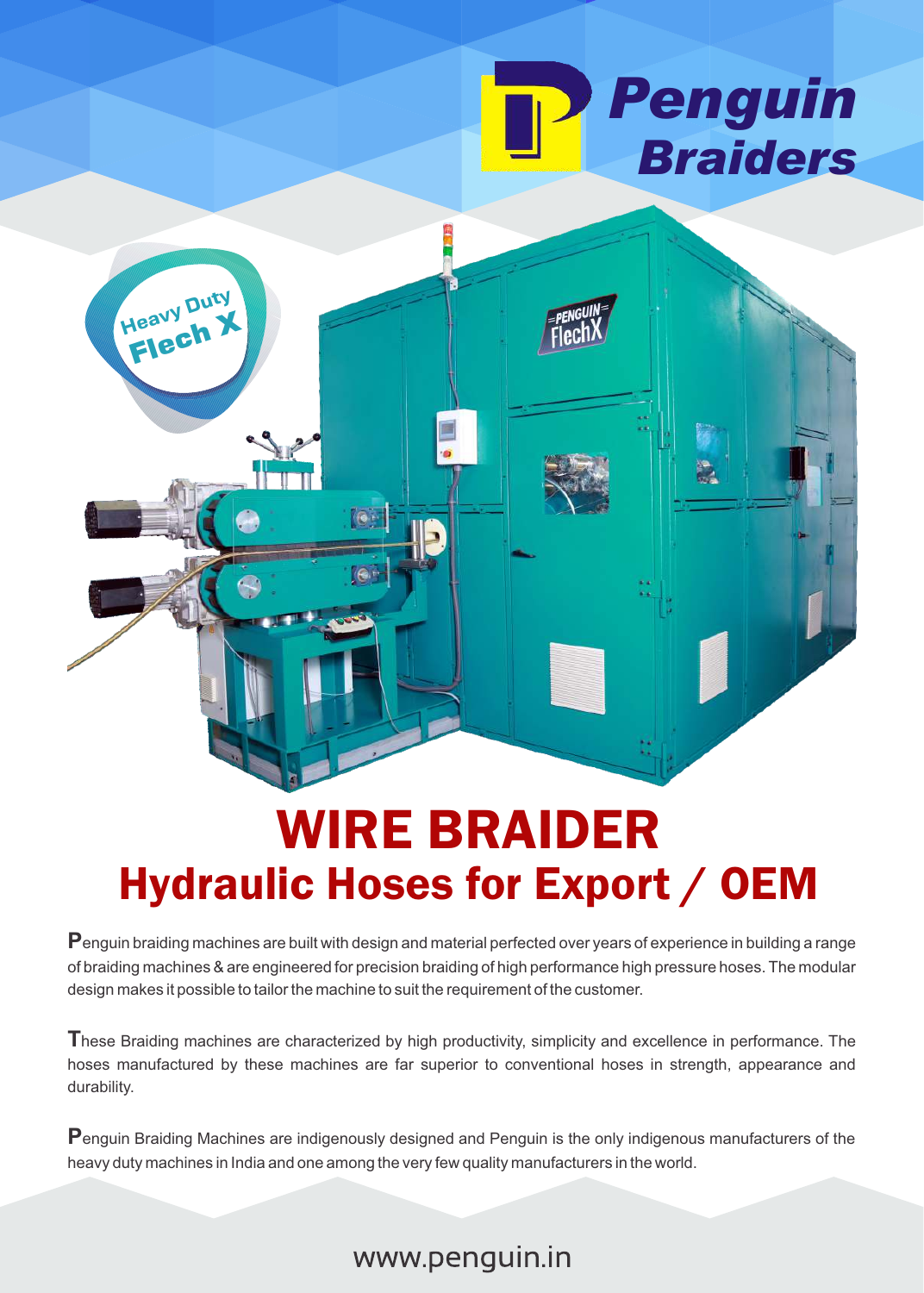### **SALIENT FEATURES**

- □ 100% carriers and bobbins included in the machine price and supplied along with machine
- □ Built-in Haul-off with separate geared motors for each jaw suitable for flexible and rigid hoses
- □ Latest Technology No top plate braider
- □ Heavy duty horn gears for high pressure braiding – Tension from 3 to 12 kg / carrier
- **Q** Acoustic enclosure
- Sufficient suction fans for temperature control
- □ Large bobbin capacity upto 8 kg wire / bobbin and 1.25 kg yarn / bobbin – Reduced bobbin change time
- **Carriers require minimum compensation**
- **B** Heavy duty deck plates
- **Ergonomically designed doors and openings**
- □ Smooth carrier transfer by "carrying type" horn gears
- □ Specially crafted heavy duty horn gear and smooth track
- a All springs included in the supply of carriers; Clutch springs & Torsion springs
- D Hose guides at each braiding point and Haul-off ends
- $\Box$  Suitable for braiding High tensile brass coated steel wire, Stainless steel wire, Different yarns like Kevlar, Aramid, Nylon, Polyester (Coated and Uncoated)
- □ Upto 36 carrier braiders for maximum coverage upto 60mm braiding diameter
- □ Electronic gearing for "On the Go" pitch control
- Independent deck drive motor and control
- n Complete Electronic drives, controls, PLC, Touch panel and Pitch control
- □ Start / Stop / Jog push buttons at convenient places
- □ Soft Start / Stop system
- □ Single wire cut, Bobbin empty, Full wire cut sensors included for efficient quality braiding
- o Interlock switches for door openings
- □ Top indication lights for operator convenience
- Preform pin for "No flare" hose



- Carrier transfer controlled by positive horn gears
- Quality braiding with braiding ring

#### *Optional features at extra cost:*

- *Dual purpose:* Same wire braiding machine can be run as yarn braiding machine by changing the tension spring and bobbins using the same carriers
- □ Facility to braid two single braids of same diameter hose from a double deck braider (Tandem Braiding)
- Additional carriers and bobbins at extra cost
- **Carrier tension setting device for** easy operation and maintenance
- Fischer bolt anchor and epoxy grouting



24 Carrier Horizontal Yarn Braider

### www.penguin.in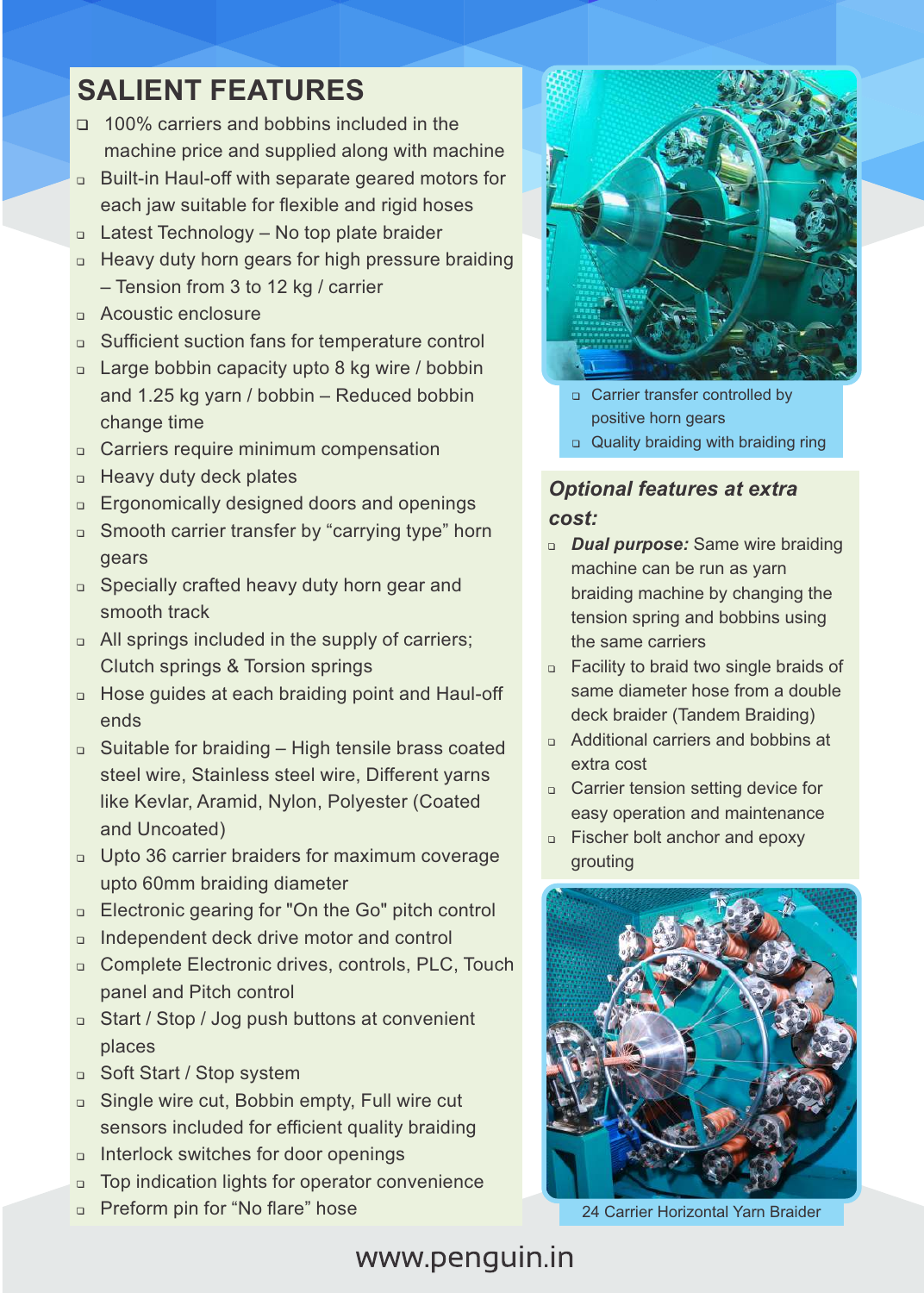### *TECHNICAL SPECIFICATIONS*

| Number of carriers                                                                | 24                                                    | 36                 |
|-----------------------------------------------------------------------------------|-------------------------------------------------------|--------------------|
| <b>Carrier Speed</b>                                                              | 27 rpm                                                | 18 rpm             |
| Dimension of the machine for double deck<br>$(L \times B \times H \text{ in mm})$ | 3765 x 2060 x 2200                                    | 4825 x 2620 x 2690 |
| Power requirement                                                                 | <b>16 kW</b>                                          | 20 kW              |
| Power supply                                                                      | 415V / 3 Phase                                        |                    |
| Carrier tension                                                                   | 3 to 12 kg                                            |                    |
| Weight of wire / bobbin                                                           | 8 kg (1600 cc)                                        |                    |
| Weight of yarn / bobbin                                                           | 1.25 kg (1600 cc)                                     |                    |
| Machine configuration                                                             | <b>Horizontal / Vertical</b>                          |                    |
| Number of decks (Optional)                                                        | Single / Double / Triple                              |                    |
| Haul off caterpillar type                                                         | Chain drive with PU lugs 600mm long pulling / Capstan |                    |
| Type of braiding                                                                  | Wire / Yarn                                           |                    |
| Type of wire / yarn carrier                                                       | Heavy duty carrier with interchangeable shoes         |                    |
| Design pitch                                                                      | 22 to 75 mm                                           |                    |
| Horn gear diameter                                                                | 270 mm (PCD)                                          |                    |
| Height of heavy duty long shoe                                                    | <b>118 mm</b>                                         |                    |
| Horn gear speed                                                                   | 160 rpm                                               |                    |
| Wire bobbin size                                                                  | 125mm OD / 147mm Traverse                             |                    |
| Yarn bobbin size                                                                  | 125mm OD / 150mm Traverse                             |                    |
| Electronic control                                                                | SIEMENS make PLC and digital drives                   |                    |
| <b>Pitch control</b>                                                              | Electronic pitch control (No change gears)            |                    |
| Oil lubrication                                                                   | Automatic force feeding recirculating type            |                    |



Wire carriers with Preformer



Wire 8 kg / 1600cc





3 to 12 kg



Adjustable guide rollers for different hose diameters



Bobbin empty and Wire cut sensors

## www.penguin.in



Yarn 1.25kg / 1600cc

- Heavy duty horn gear
- Braid path guiding track
- Heavy duty long guide shoe
- High tension heavy duty carrier (12 kg)
- Big bobbin with 8 kg. wire